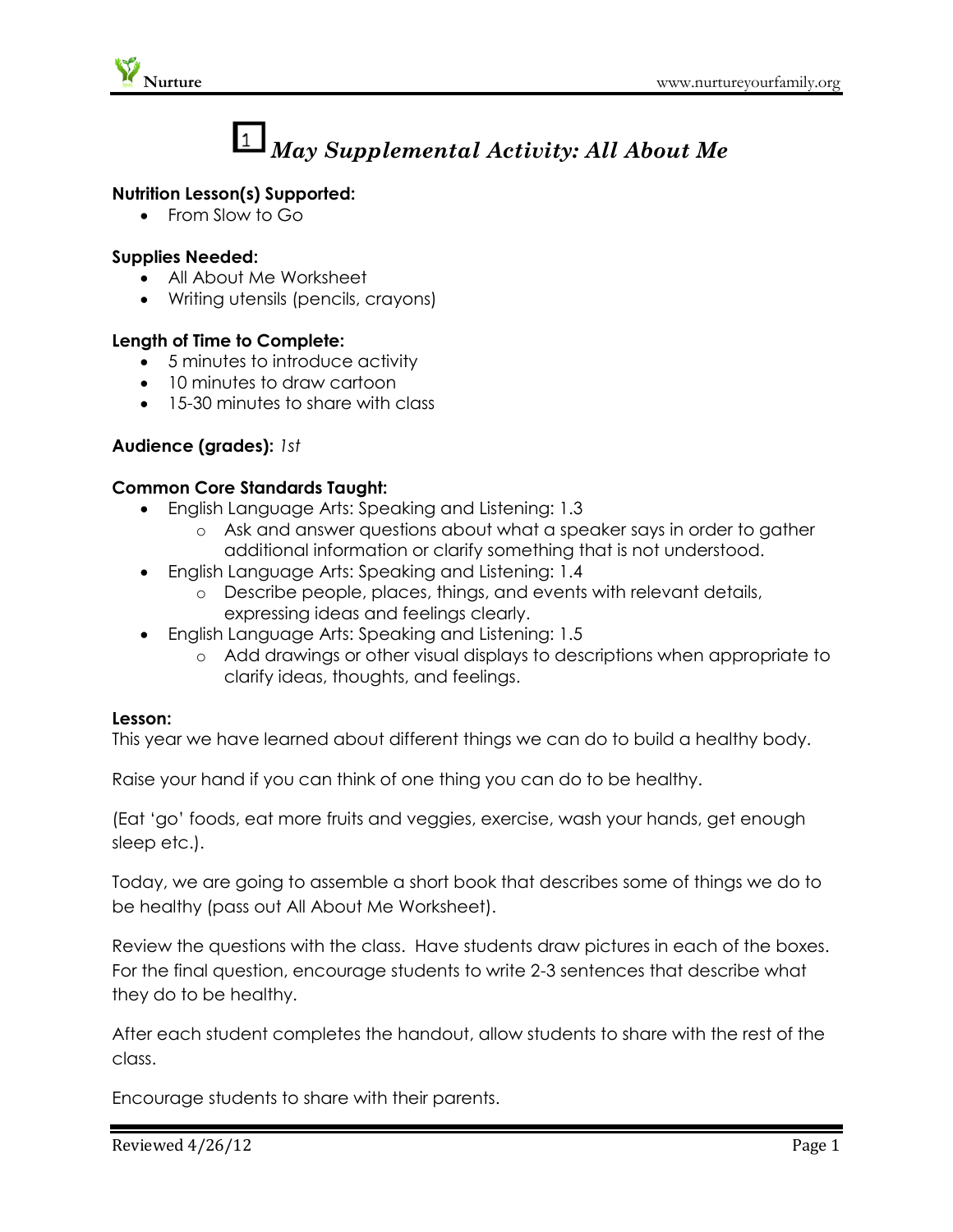

# **All About Me**

My name is\_\_\_\_\_\_\_\_\_\_\_\_\_\_\_\_\_\_\_\_\_\_\_\_\_\_\_\_\_\_\_\_\_\_\_\_\_\_\_\_\_\_\_\_\_\_\_\_\_\_\_.

**This is what I look like:**



|                          | hair.      |
|--------------------------|------------|
|                          |            |
| l am ___________________ | years old. |

**These are my favorite foods:**

| My favorite vegetable is____________ |
|--------------------------------------|
| My favorite fruit is _____           |
|                                      |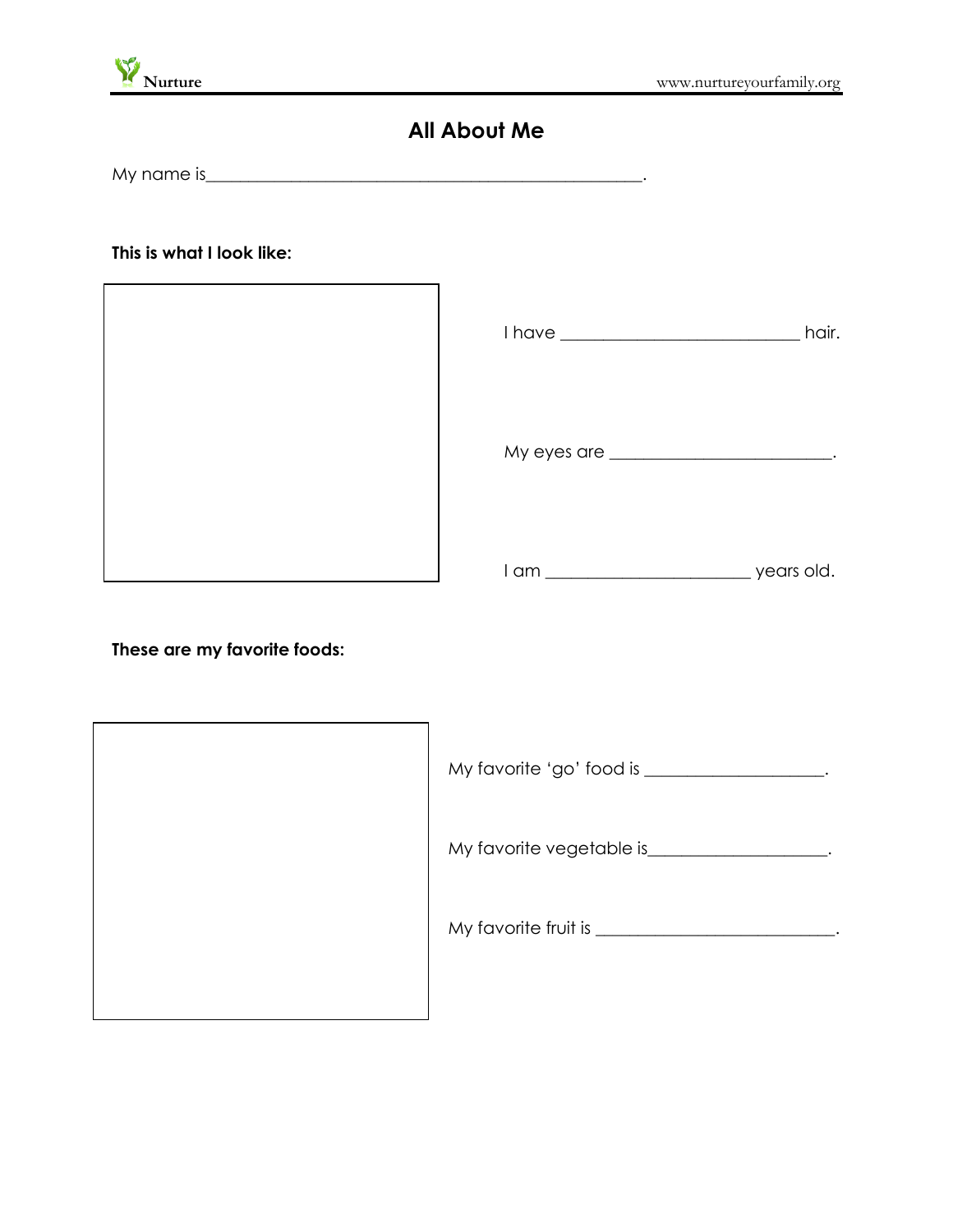

**These are my favorite activities:**

| My favorite sport is ___________ |
|----------------------------------|
| At recess, I like to _______     |
| On a rainy day, I like to ____   |

**These are the things that I do to stay healthy:**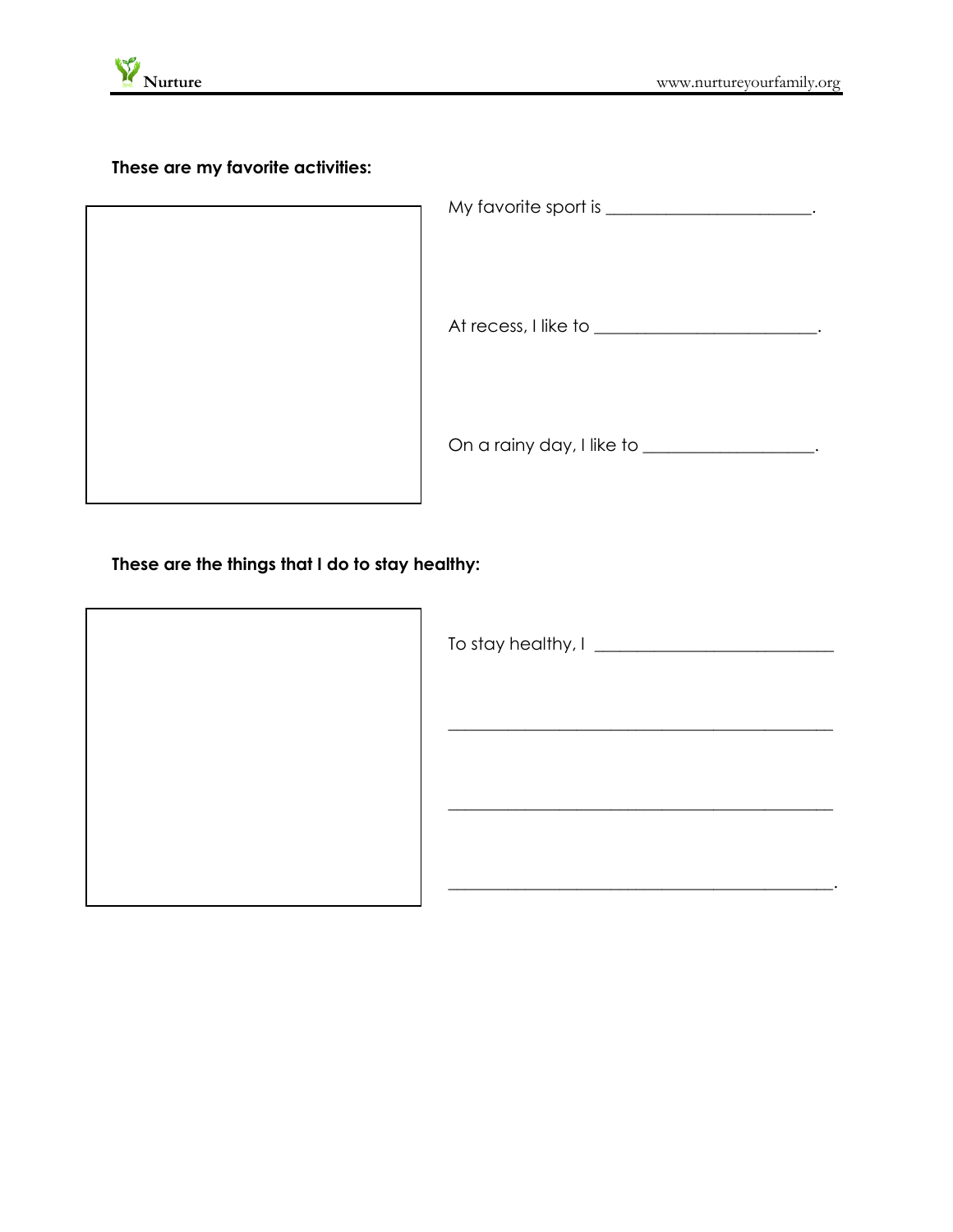

# **¡Todo acerca de mí!**

Me llamo: with the line of the line of the state of the state of the state of the state of the state of the state of the state of the state of the state of the state of the state of the state of the state of the state of t

## **Así es mi apariencia:**



| Mi pelo es ______________________ |      |
|-----------------------------------|------|
| Mis ojos son ____________________ |      |
| Tengo                             | ios. |

**Estas son mis comidas favoritas:**